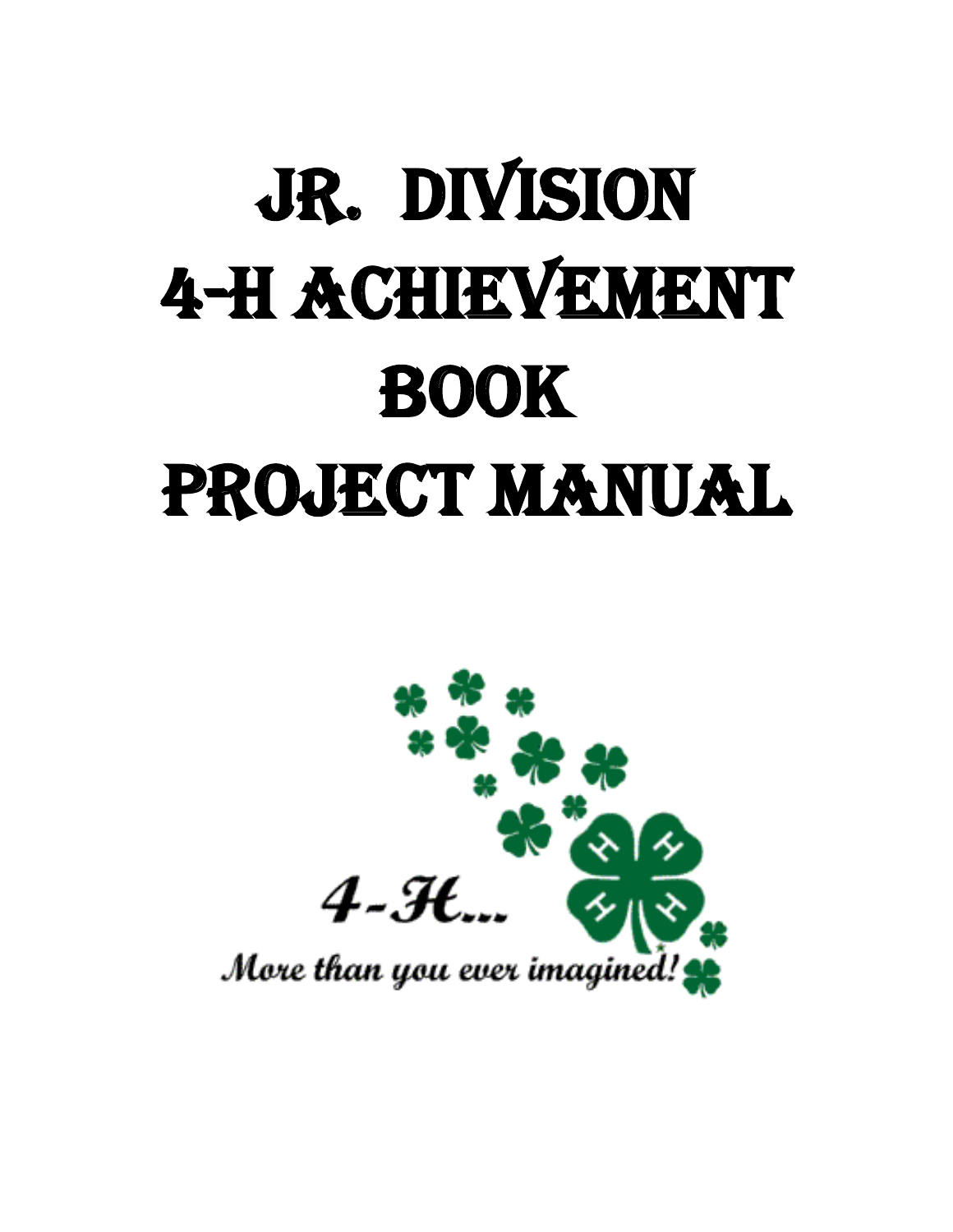## **Complete rules for this project can be found in the 4-H Handbook in the nonanimal section.**

#### WHAT IS AN ACHIEVEMENT BOOK?

The Achievement Book is an organized summary of your entire 4-H experience that contains a comprehensive report of your goals, plans and accomplishments.

#### WHY BUILD AN ACHIEVEMENT BOOK?

It is one way to make a formal review of your goals and achievements and is a helpful tool to plan your own growth for the future. Your achievement book will be a good keepsake for years after you've finished your 4-H career. The record you build opens doors to many awards and benefits such as medals, trips, scholarships and other kinds of recognitions. Completing an achievement book will make it easier to apply for Boone County and Indiana 4-H scholarships.

#### WHAT YOU HAVE LEARNED IS MUCH MORE IMPORTANT THAN WHAT YOU HAVE EARNED

The Achievement Book differs from the record sheets you turned in during the fair because it is more complete and covers your entire 4-H career rather than just the current year's work. In the Jr. Division your Record Book is divided into 5 sections: 1. Project Information w/ Photographs, 2.Club Information, 3. School & Community Activities, 4. Personal 4-H Story and 5. Record of Achievement. This format will assist members by providing an overall picture of their 4-H career and will be helpful when compiling a resume for state accomplishment scholarship competition, which you can apply for starting your sophomore year of high school.

#### LIFE SKILLS

In 4-H, youth develop life skills by participating in 4-H projects, trips, and other experiences. When you are working on your Achievement Book, think about the life skills you have developed and strengthened through 4-H. In Section 1 you will write about those life skills. Here is a list of possible life skills that you can use in your examples:

| Decision-making              | Responsible               | Empathy                  |
|------------------------------|---------------------------|--------------------------|
| Problem solving              | Contribution to group     | <b>Sharing</b>           |
| Critical thinking            | Living Healthy life-style | Nurturing relationships  |
| Service learning             | choices                   | Working                  |
| Relating                     | <b>Stress Management</b>  | Marketable/useful skills |
| Communications               | <b>Disease Prevention</b> | <b>Teamwork</b>          |
| Cooperation                  | <b>Personal Safety</b>    | Self-motivation          |
| Social Skills                | Managing                  | <b>Self Esteem</b>       |
| <b>Conflict Resolution</b>   | Goal setting              | Self-responsibility      |
| <b>Accepting Differences</b> | Planning/organizing       | Character                |
| Giving                       | Wise use of resources     | Managing feelings        |
| <b>Community Service-</b>    | Keeping Records           | Self-Discipline          |
| volunteering                 | Resiliency                |                          |
| Leadership                   | Concern for others        |                          |
|                              |                           |                          |

More examples can be found on the handout "Targeting Life Skills in 4-H" which can be found on the Achievement Book project page.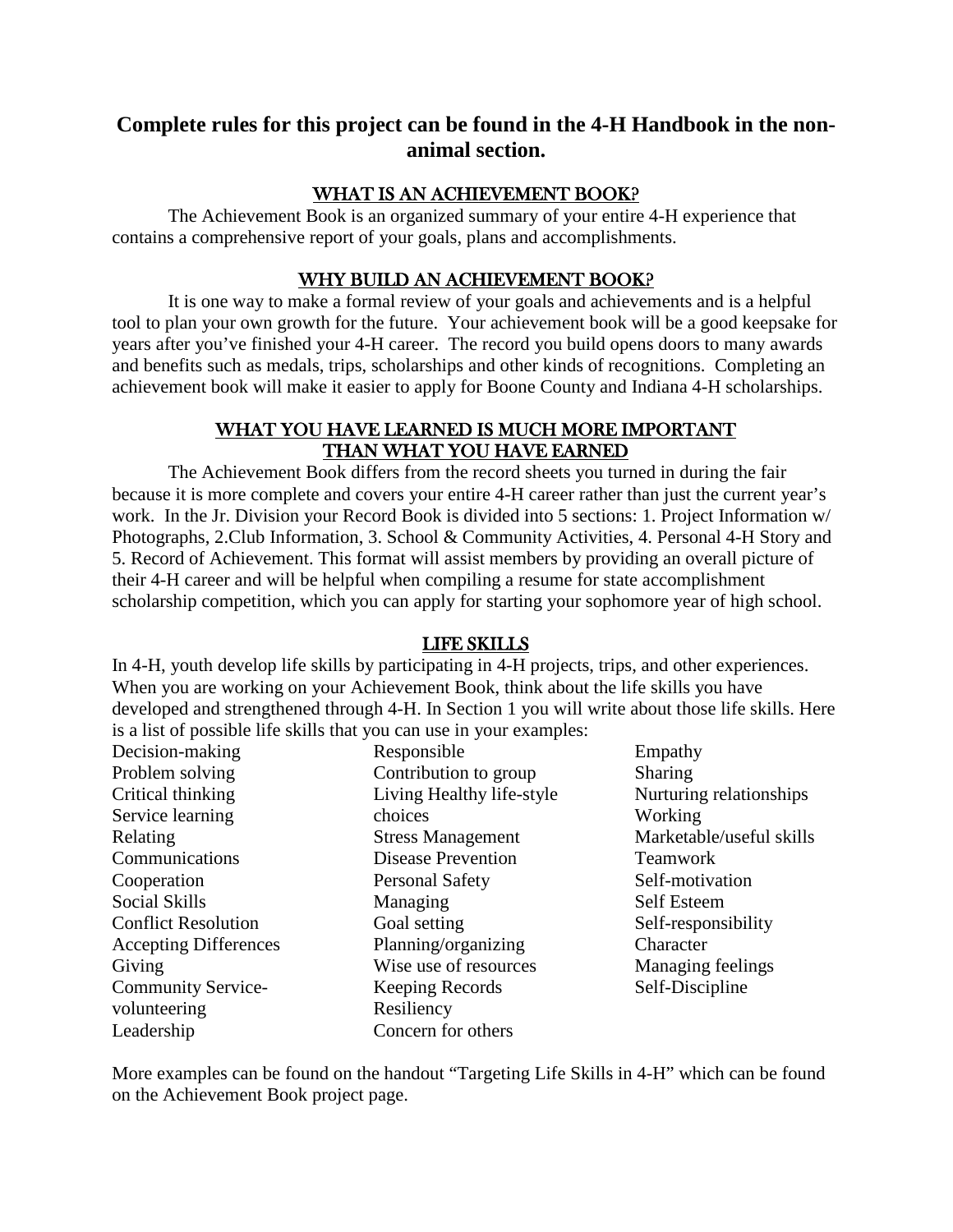#### ASSEMBLING YOUR ACHIEVEMENT BOOK

- A 2 inch three ring binder is required.
- The sections of the Achievement Book should be typed, except for the personal story, which can be hand written for 3rd and 4th graders.
- Pages must be inserted in page protectors.
- Divider tabs should be used to separate each section. Dividers need to state the section and stick out from the page protectors.
- Font must be in Times New Roman or Arial and be no smaller than 12 font
- Project information consists of a separate page per project you are in.
- For each project you can have no more than 3 pages of pictures that span your entire 4-H career in that project.
- Picture pages go behind the project information page for each project.
- Pictures must include captions

#### CRITERIA FOR JUDGING ACHIEVEMENT BOOKS

Neatness, completeness, and clarity of your report are very important. Your 4-H story is also an equally important item in your report. The judges will be looking for experiences in 4-H projects and activities as shown by knowledge acquired, attitudes and skills learned, scope and size of project growth and development. Leadership, citizenship and community service are equally important. Indicate your involvement in these areas by your development of positive attitudes toward service to others, your leadership experiences as both officers and committee members and in one on one leadership opportunities.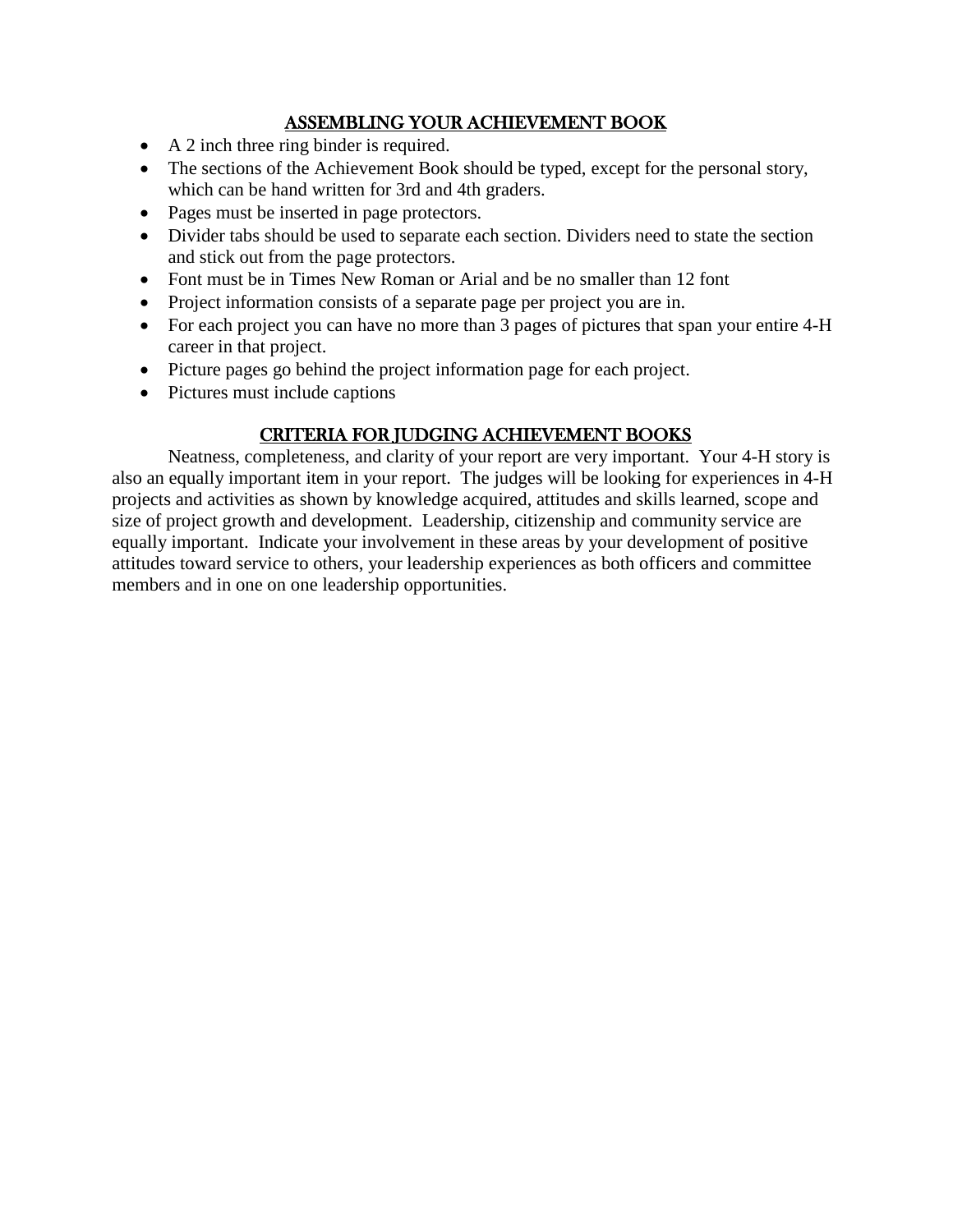# BOONE COUNTY 4-H ACHIEVEMENT BOOK COVER PAGE



|                                                                                   | Name |  |
|-----------------------------------------------------------------------------------|------|--|
|                                                                                   |      |  |
| Grade Level as of Jan. 1 of the current calendar year ___________________________ |      |  |
| Number of Years of 4-H Completed including this year                              |      |  |
|                                                                                   |      |  |
| Name of School You Attend                                                         |      |  |

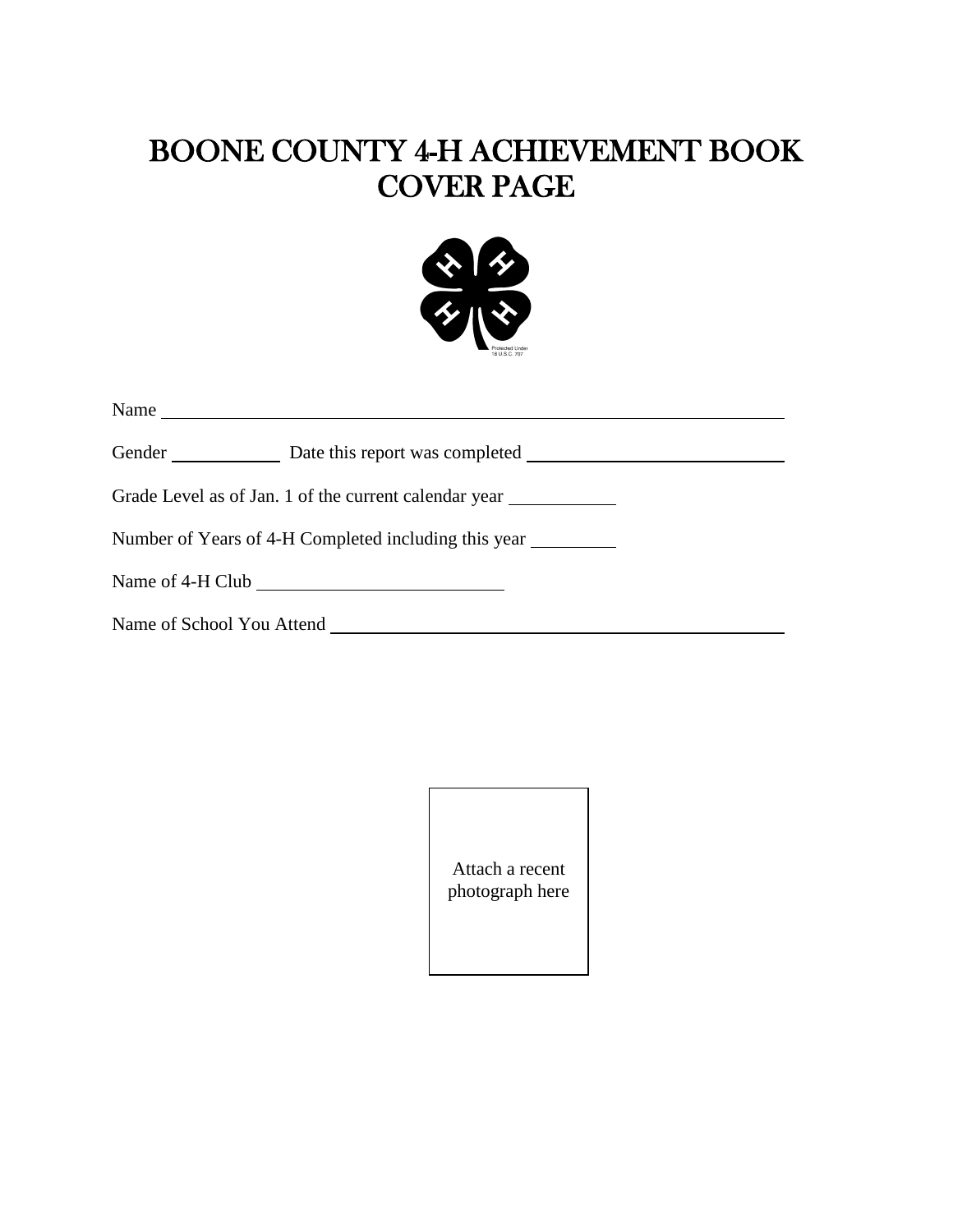# SECTION 1 4-H PROJECT INFORMATION WITH PHOTOGRAPHS

## Part A- Life Skills Developed

**Name of 4-H Project Name of 4-H Project Name of 4-H Project Name of 4-H Project Name of 4-H Project Name of 4-H Project Name of 4-H Project Name of 4-H Project Name of 2-H Project Name of 2-H Project N** 

COMPLETE A SEPARATE PAGE FOR EACH PROJECT ENROLLED. Organize information chronologically by year beginning with the first year enrolled in the project.

**For each year enrolled in this project list the life skills you developed and give at least one example of how you strengthened that skill**. The same skill can be used multiple years, but examples need to be different

Example:

2018 **Responsibility**: I properly feed my pigs. **Record Keeping**: I recorded the expenses that came from have 2 pigs to raise. 2019 **Time Management:** I learned to make sure I had time to feed and care for my pigs and be on the baseball team at the same time. **Teaching:** I taught my younger sister how to show her pig since this was her first year in 4-H.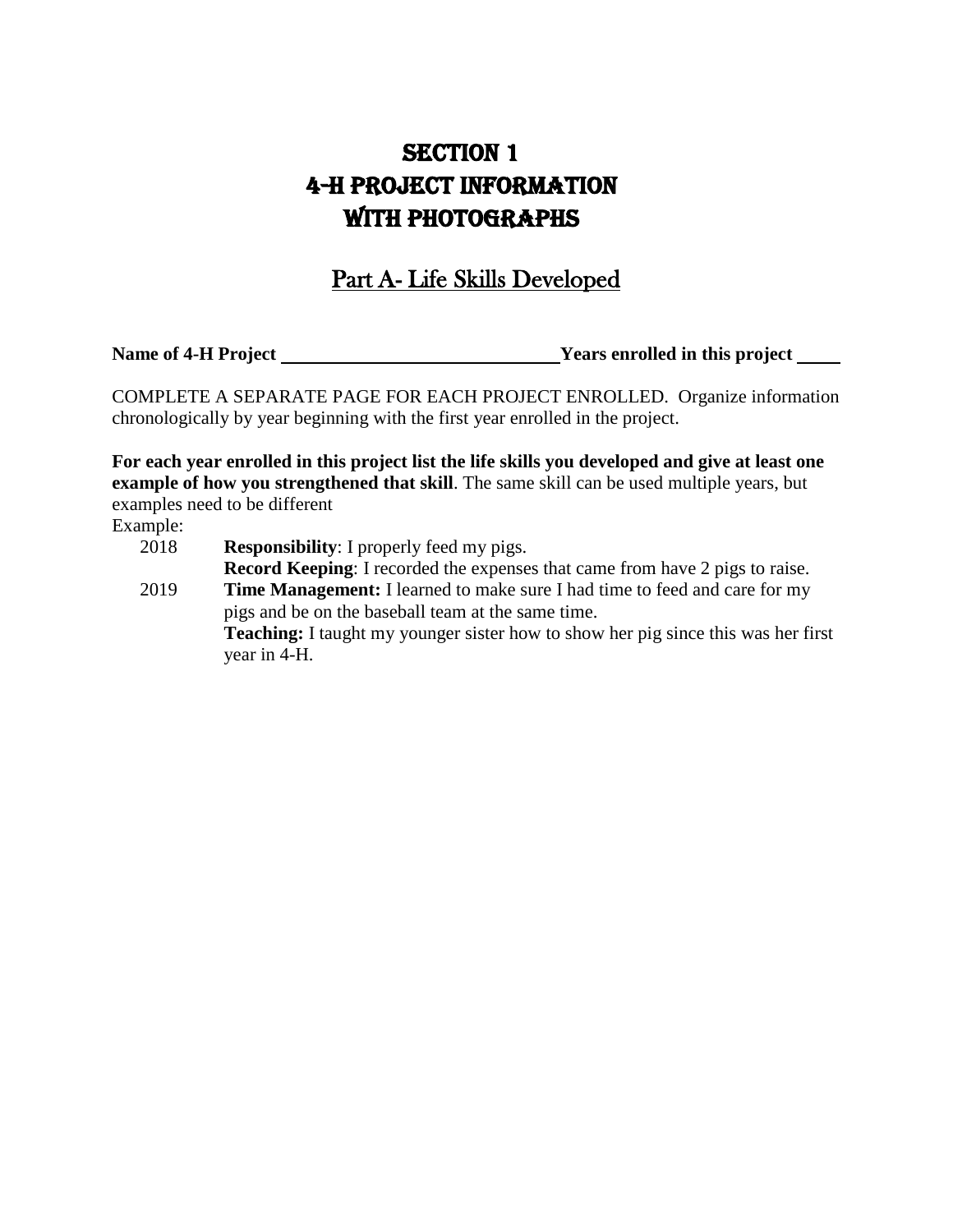## Part B: Size and Scope of Project

**Name of 4-H Project Name of 4-H Project Name of 4-H Project Name of 4-H Project** 

COMPLETE A SEPARATE PAGE FOR EACH PROJECT ENROLLED. Organize information chronologically by year beginning with the first year enrolled in the project.

**For each year enrolled in this project list the number of articles made, net profit, hours spent working on your project, etc. Examples – Spent 25 hours wiring my electric project, baked 25 dozen cookies, etc.**

Example:

*Swine*

- 2018 Fed 4 pigs, worked 300 hours, spent \$1,450.00 for feed, supplies, veterinary expenses, showed 2 gilts and 2 barrows at the county fair, had a loss of \$22.46
- 2019 Fed 4 pigs, worked 320 hours, spent \$1,700.00 for feed, supplies, veterinary expenses, showed 2 gilts and 2 barrows at the county fair, showed 1 barrow at the state fair, earned a profit of \$184.65

*Sewing*

2018 Made 2 articles, worked 20 hours, spent \$40.00 for material, thread, etc. To purchase ready made would cost \$55.00. I saved \$15.00.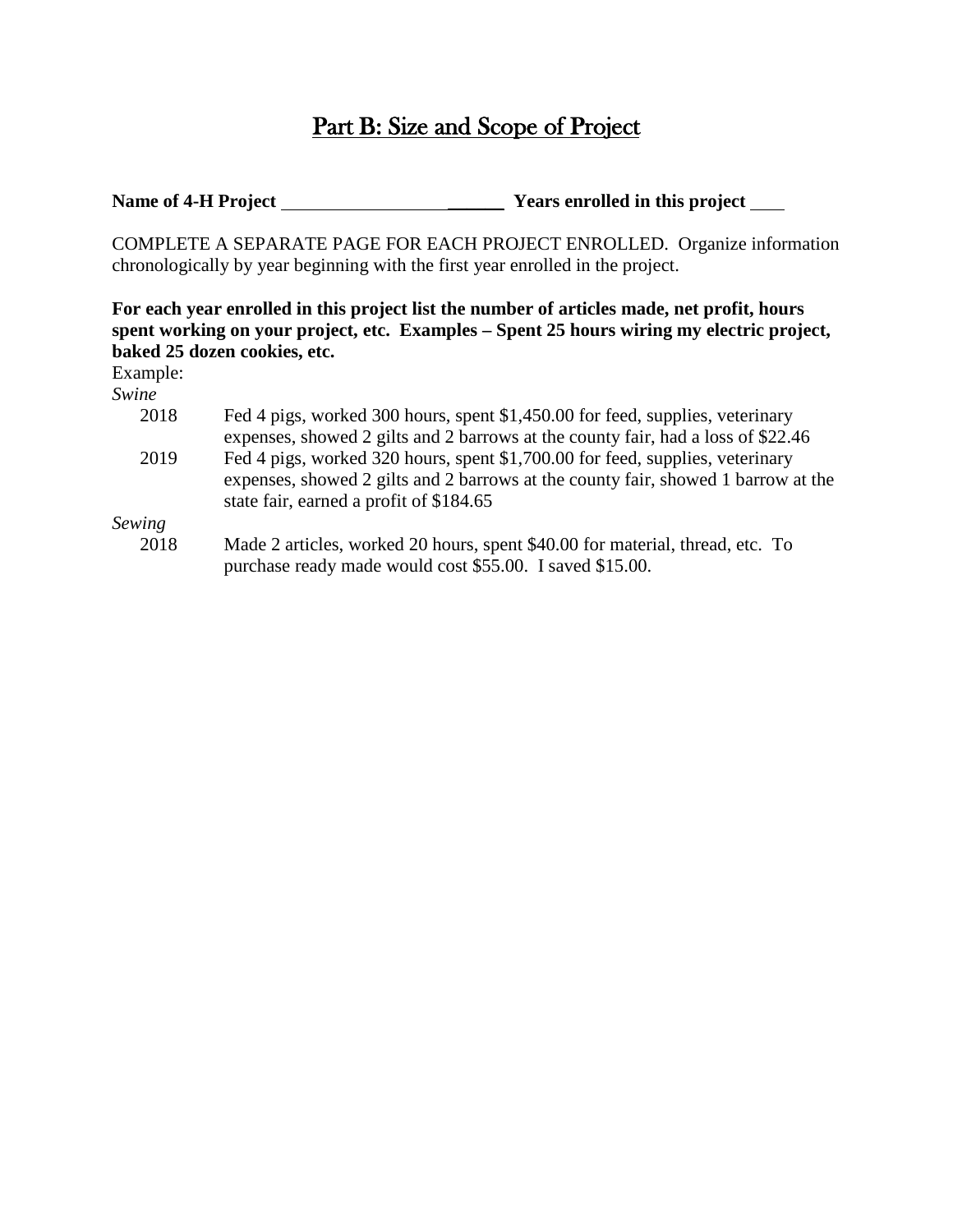# Part C: Workshops, Field Trips, and Tours Attended Related to Projects

For each year enrolled in this project list the number of workshops attended and locations of field trips, tours, etc. you participated in.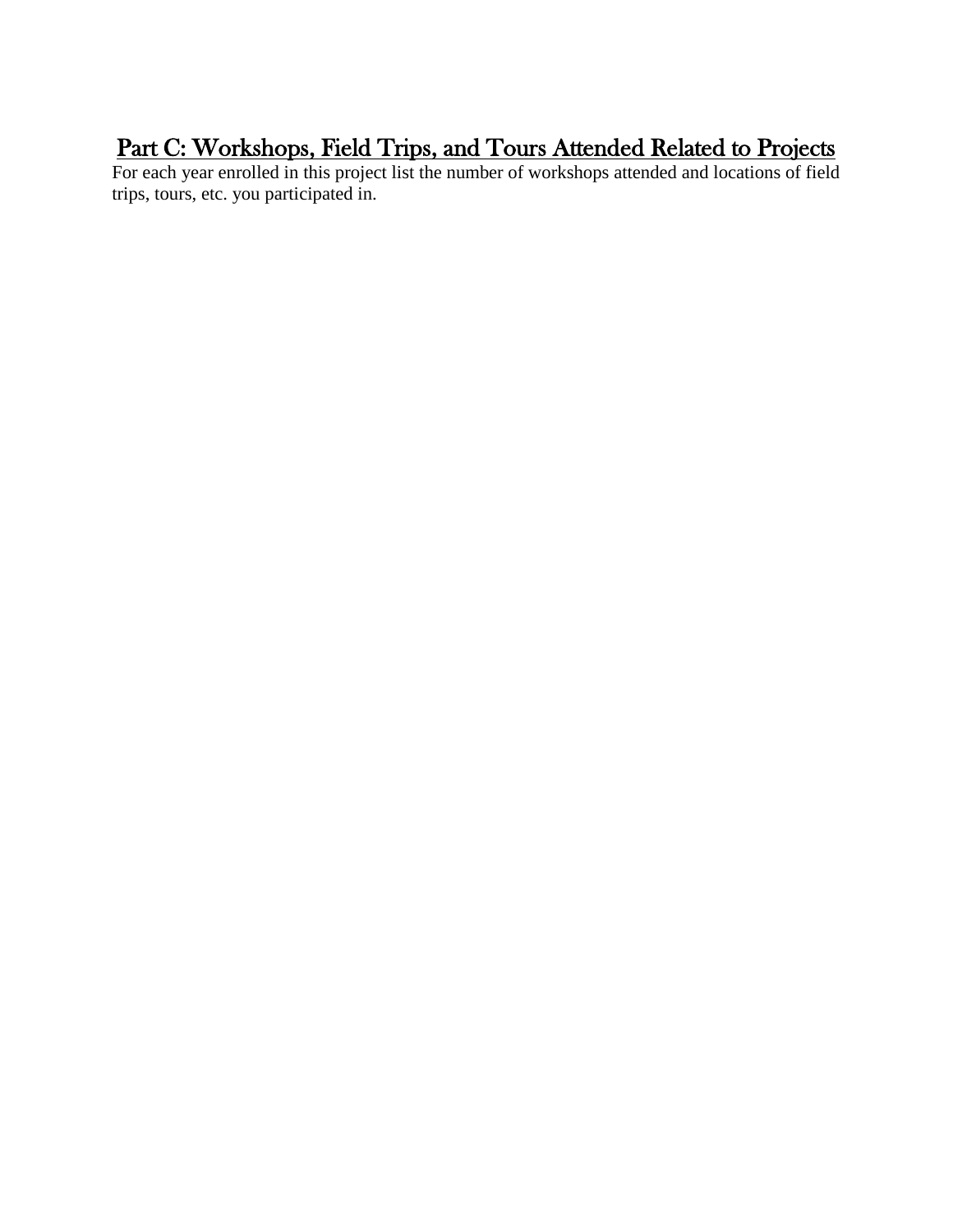## Part D: Photography

Include no more than 3 pages per project of photographs that have been mounted securely that shows the progress you have made in each project. Caption each photograph with a description of what is taking place. Photographs are not to be shingled or overlapped. No more than 3 additional pages of photographs may be included showing club activities. *A current year's picture should be in each set of project pictures.*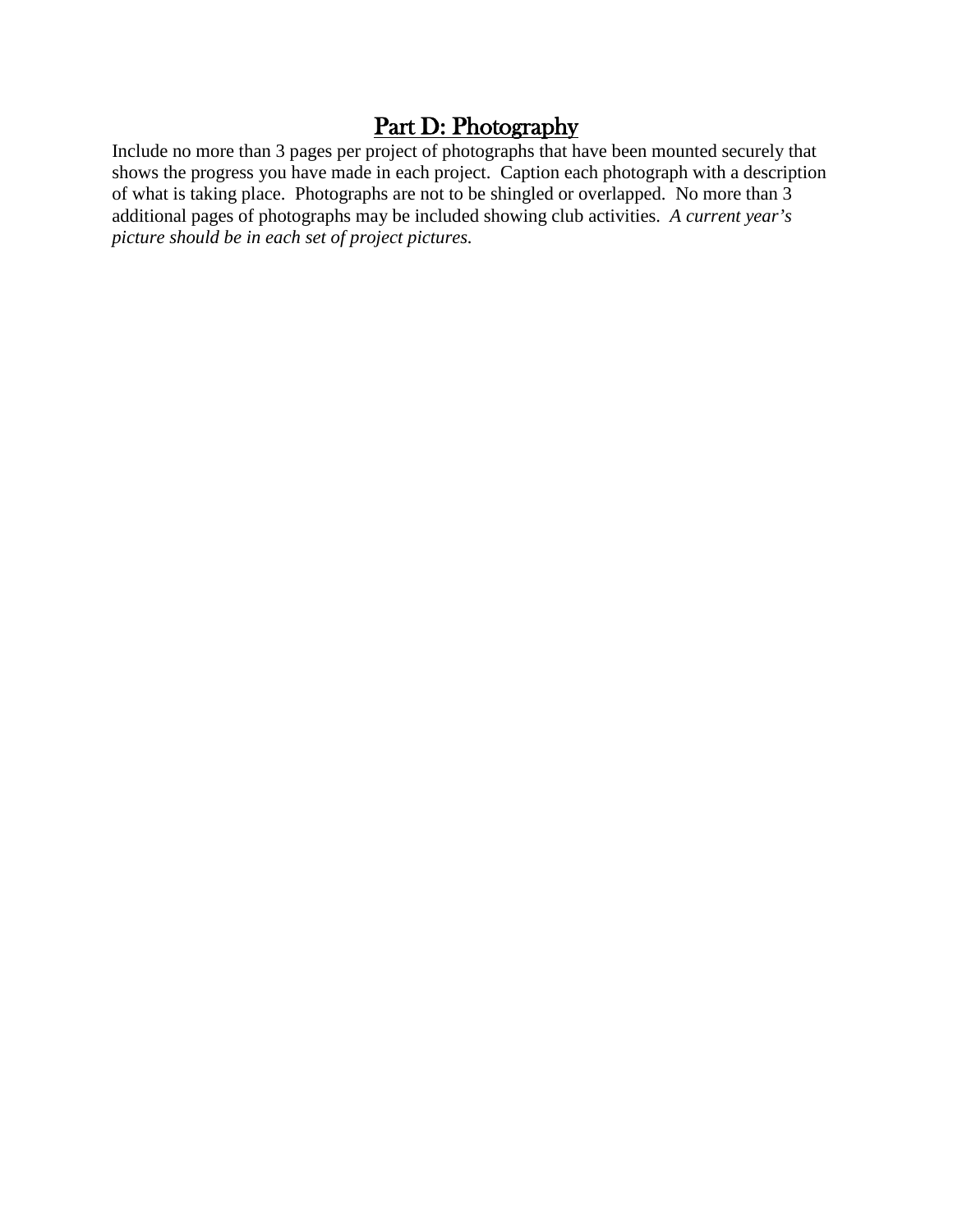## **SECTION 2** Club Information

#### Name of 4-H Club

Organize information chronologically by year beginning with the first year enrolled in the club.

## Offices Held and Committee Work

List the officer position and your involvement as a committee member. Examples include calling committee, skating party committee, etc.

## Citizenship and Community Improvement Involvement

Examples include leading the pledge to the flags, helping your club plant trees, etc.

### Demonstrations Presented and Educational Programs or Trips Planned

Examples include giving a demonstration about one of your projects at a club meeting, arranging for a speaker to present a program at a club meeting, planning a farm tour, etc.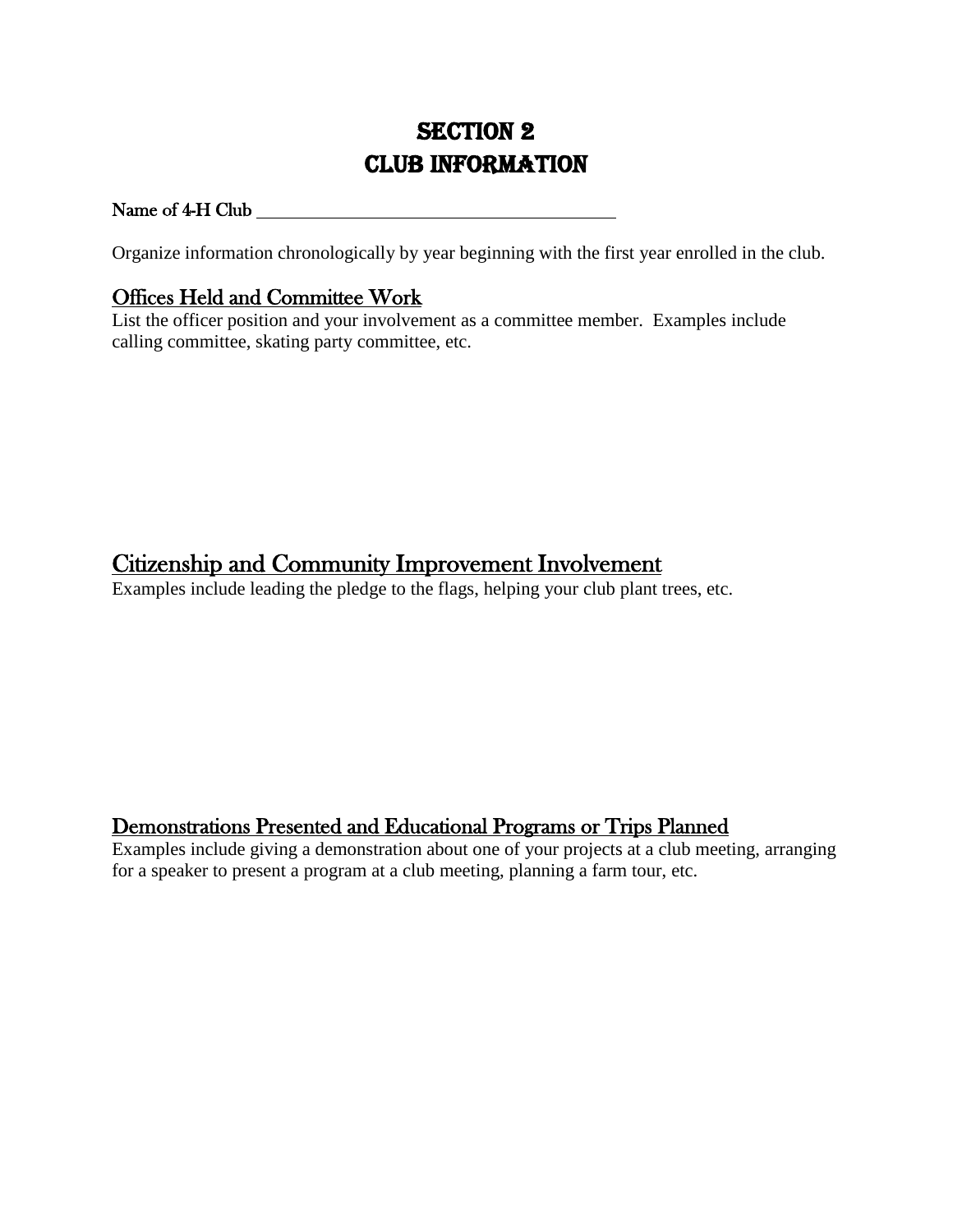## **SECTION 3** School and Community Activities

## Participation in School Activities, Awards and Honors Received

Examples include sports, clubs, honor roll, etc.

Participation in Community Activities, Awards and Honors Received Examples include scouts, church, volunteer activities, etc.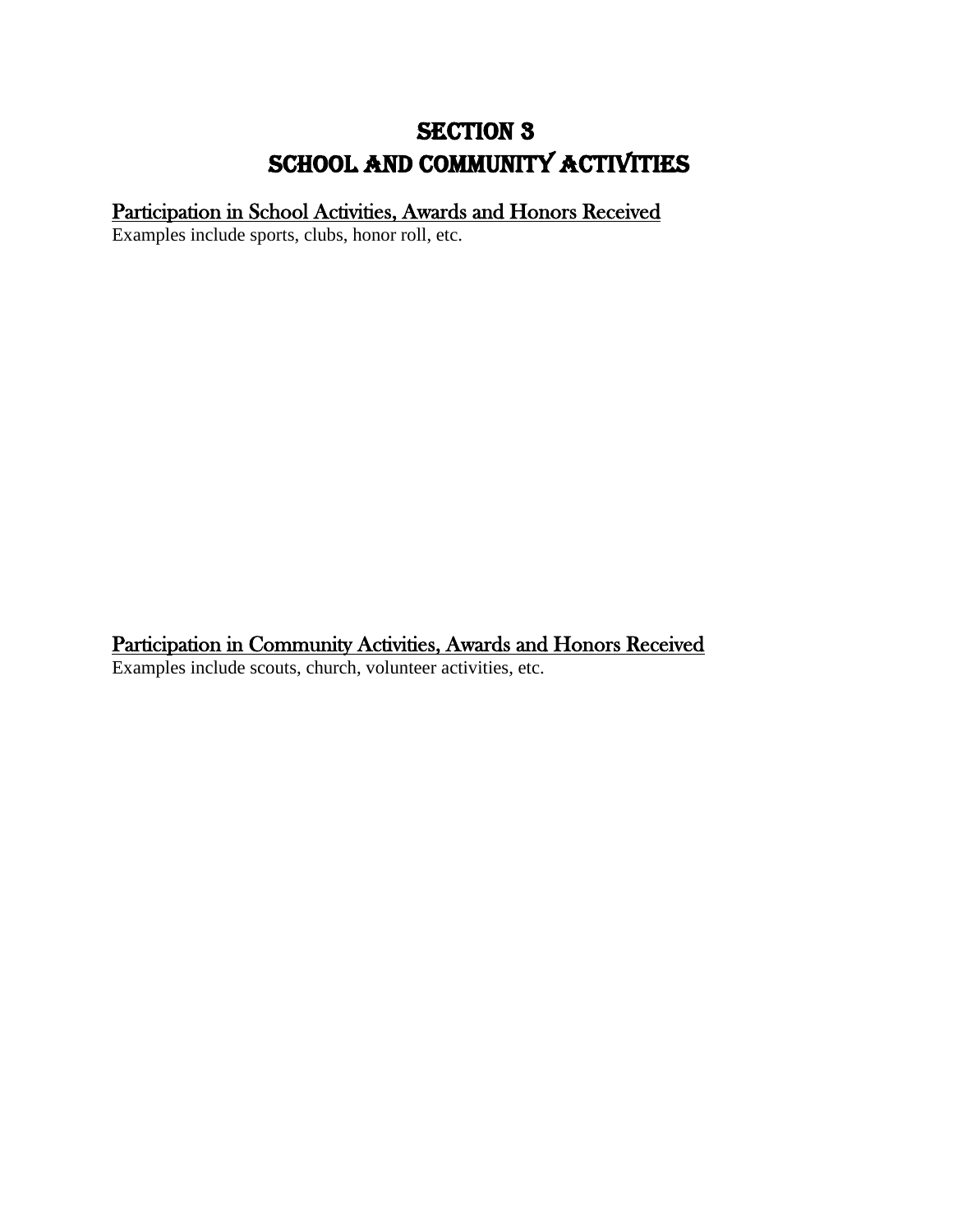# **SECTION 4** My 4-H Story

Make your 4-H story interesting to read and help the judge get to know you better. Your story should tell what you have done and learned from being in 4-H. *Your story is limited to 6 pages, one side of the page, on 8 1/2" x 11" paper, double spaced*.

- Part 1 Introduce yourself . . . include your age, interests, and information about your parents, family, where you live, go to school and when and why you joined 4-H. (1/2-1 page)
- Part 2 Tell about the projects and activities in which you are submitting your records. . . Why did you choose the projects, what you set out to accomplish, what you tried and found successful and tell about your failures and what you learned from them. Give information about your learning experiences, special interests and unusual situations that you encountered in your 4-H career. (1-4 pages)
- Part 3 Explain how 4-H has helped you become a better leader and citizen . . . describe the most important offices you have held and the committee assignments you have accepted; tell about what you have learned from working with other 4-Hers and explain how you have learned to accept citizenship responsibilities. (1/2 page)
- Part 4 Describe how 4-H participation has influenced your school and career goals . . . tell about your plans for the future and the career you would like to pursue. (1/2 page)

*It is preferred that 1st and 2nd year 4-H members hand-write their story.*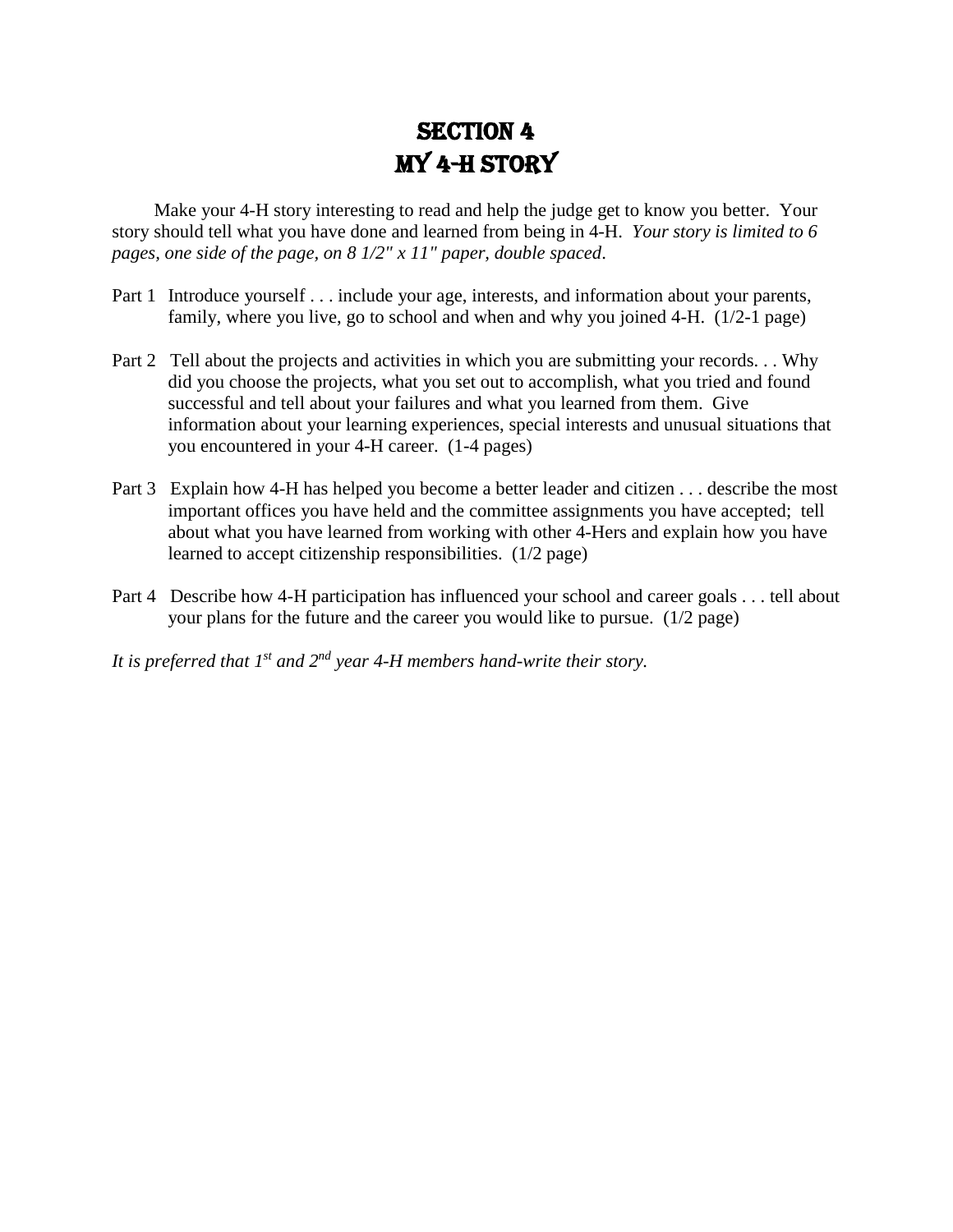## **SECTION 5** My Record of Achievement

The final section of your report is the *My Record of Achievement, 4-H 620*. This can be downloaded from the Achievement Book project page on the Purdue Extension- Boone County website. Save this form to your computer and update it annually and then print off the newest version and put into your binder. Use more than one card to report everything if necessary.

*Under the column that says list number of items, garments, dishes, etc., list the total number you worked with during the year, not just the items you exhibited. You may have only owned 1 pig, but you may have worked with 15 on your farm. List 15. You may have only exhibited 3 cookies, but you may have baked 10 dozen during the year. List all of them in the column as instructed.*